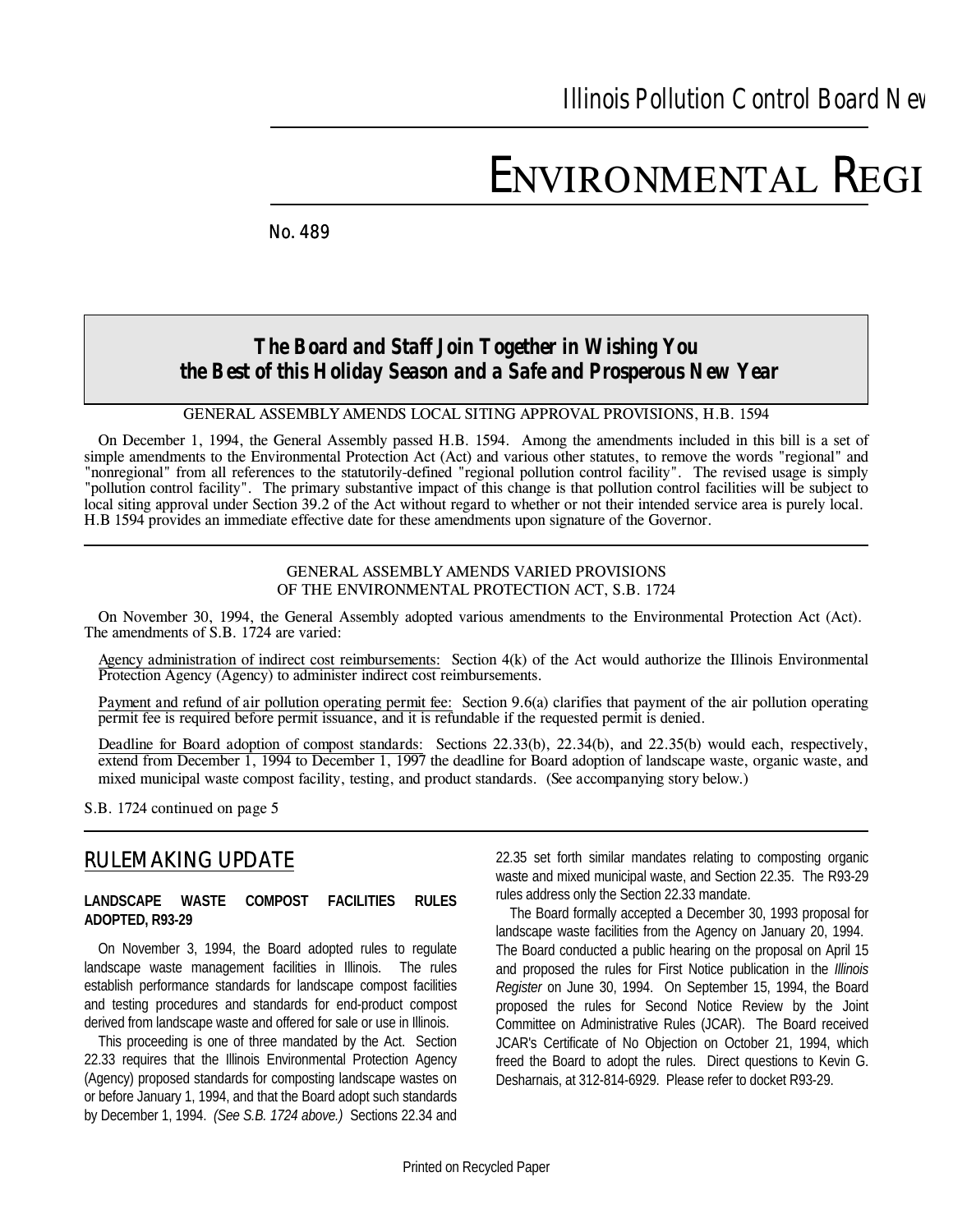#### **PART VII 15% ROP PROPOSAL FILED, PROPOSED FOR FIRST NOTICE & SET FOR HEARING, R94-33**

On November 3, 1994 and at a special meeting held on November 18, 1994, the Board proposed three new parts of the Illinois 15 percent reduction of pollution (15% ROP) plan for First Notice publication in the *Illinois Register*. The Illinois Environmental Protection Agency (Agency) filed the new 15% ROP rulemaking proposals on October 28 (Part V, R94-31, and Part VI, R94-32) and November 14, 1994 (Part VII, R94-33). The Agency has filed seven separate 15% ROP Plan proposals to date, which the Board is dealing with under seven separate docket numbers. (Three of these rulemakings have been completed: R94-12, R94-16, and R94-16, as is explained in more detail below.) In sum, all the ROP plan segments would seek a 15 percent 1990 VOM emissions levels in the Chicago and Metro-East St. Louis areas, in order to fulfill requirements under the federal Clean Air Act (CAA). The Agency has stated that the state is federally required to reduce VOM emissions by 250 tons per day (tpd) in the Chicago area and by 27 tpd in the Metro-East area. *(See issues 483, June, 1994; 484, July, 1994; 485, Aug., 1994; 486, Sept., 1994; 487, Oct., 1994 & 488, Nov., 1994.)*

The Board accepted each of the seven 15% ROP plan rulemaking proposals pursuant to the "fast-track" rulemaking provisions of Section 28.5 of the Environmental Protection Act (Act). Section 28.5 requires the Board to proceed within set time-frames toward the adoption of the proposed amendments. The Board lacks any discretion under the statute to adjust these time-frames under any circumstances. Under Section 28.5(o), the Board must have adopted the proposal for Second Notice within 130 days on receipt of the proposal from the Agency. Section 28.5(p) requires that the Board must adopt and file final rules based on the proposal within 21 days of when it receives a Certificate of No Objection from the Joint Committee on Administrative Rules (JCAR).

### *Part V 15% ROP Proposal, R94-31*

On November 3, 1994, the Board proposed the Part V ROP amendments for First Notice publication in the *Illinois Register*. The Part V proposal contemplates lowering the VOM emissions from lithographic printing operations in the Chicago and Metro-East areas. The Part V proposal would add definitions of non-heatset and sheet-fed lithographic printing, as-applied foundation solution, and alcohol. The proposal would further establish control measures for VOM emissions from lithographic printers in the Chicago and Metro-East areas. The Part V proposal would also make minor corrective amendments to the existing regulations.

The Agency filed the Part V ROP plan proposal on October 28, 1994. The Agency stated that the federal Clean Air Act Amendments of 1990 required U.S. EPA to publish a control technology guideline (CTG) for the lithographic printing category within three years. U.S. EPA published a draft CTG in September, 1993, which is not yet finalized. In June, 1994, U.S. EPA published alternative control techniques (ACT) to aid the states in developing control regulations. According to the Agency, U.S. EPA has taken the position that the lack of final federal action on a CTG does not relieve the states from their obligation to impose controls.

The Agency stated that it contemplates that the Part V

amendments would affect about 113 facilities in the Chicago area and one source in the Metro-East area. It estimated that the Part V proposal would reduce VOM emissions by 4.0 tpd in the Chicago area and by minimal amounts in the Metro-East area.

The statute requires the Board to schedule three hearing dates, each for a prescribed purpose. The first day of hearing is reserved for presentations by the Agency and questions of Agency witnesses. The second scheduled day of hearing, if it occurs, is reserved for presentations by affected entities and all other interested persons. The third scheduled day of hearing, if it occurs, is reserved for any Agency response and responses of other parties. The hearings will be continued from day to day, as necessary, until all business is completed. However, the second and third hearing dates are subject to cancellation if the level of public interest and participation so warrant.

The Board has scheduled hearings to occur in R94-31 at the James R. Thompson Center, 100 West Randolph Street, Chicago, as follows:

Room 9-040: 10:30 a.m., Thursday, December 15, 1994 Room 9-040: 10:30 a.m., Monday, January 9, 1995 Room 9-040: 10:30 a.m., Tuesday, January 24, 1995

Direct questions on the Part V proposal to Kevin Desharnais, at 312-814-6926. Request copies of any November 3, 1994 Board action from Victoria Agyeman, at 312-814-6920. Please refer to docket R94-31.

### *Part VI 15% ROP Proposal, R94-32*

On November 3, 1994, the Board proposed the Part VI ROP amendments for First Notice publication in the *Illinois Register*. The Part VI proposal contemplates lowering VOM emissions from motor vehicle refinishing operations in the Chicago and Metro-East areas. The Part VI proposal would impose limitations on the VOM content of coatings and surface preparation materials, require the use of specific coatings applicators and applicator cleaning equipment, and provide a control equipment alternative. The proposal would further impose recordkeeping and reporting requirements on refinishers.

The Agency filed the Part VI ROP plan proposal on October 28, 1994. The Agency stated that it contemplates that the Part VI amendments would reduce VOM emissions by 16.3 tpd in the Chicago area. The Agency estimate of reduction of VOM emissions in the Metro-East area is 1.2 tpd.

The statute requires the Board to schedule three hearing dates, each for a prescribed purpose. The first day of hearing is reserved for presentations by the Agency and questions of Agency witnesses. The second scheduled day of hearing, if it occurs, is reserved for presentations by affected entities and all other interested persons. The third scheduled day of hearing, if it occurs, is reserved for any Agency response and responses of other parties. The hearings will be continued from day to day, as necessary, until all business is completed. However, the second and third hearing dates are subject to cancellation if the level of public interest and participation so warrant.

The Board has scheduled hearings to occur in R94-32 at the James R. Thompson Center, 100 West Randolph Street, Chicago, as follows: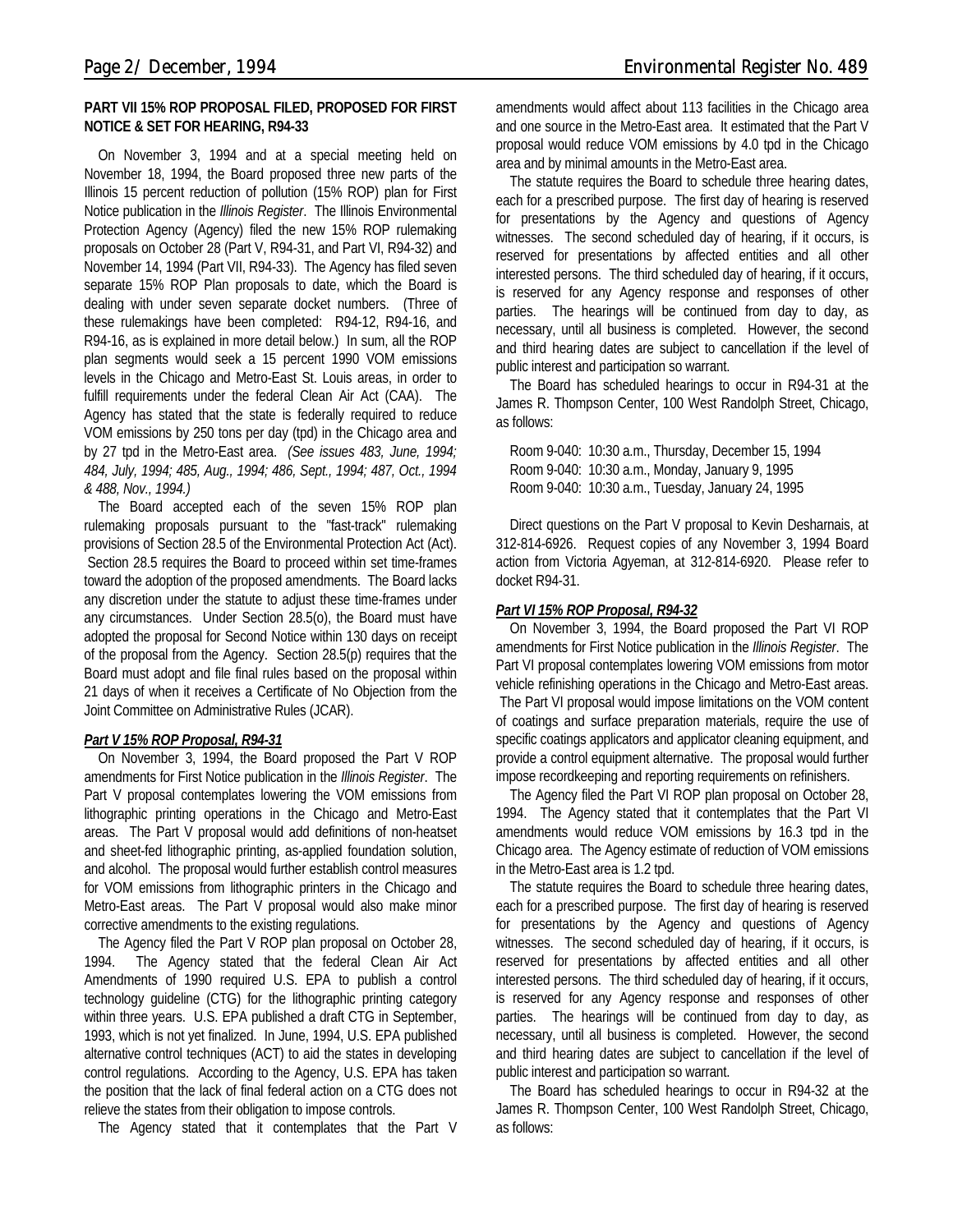Room 9-040: 10:30 a.m., Friday, December 16, 1994 Room 9-040: 10:30 a.m., Friday, January 13, 1995 Room 9-040: 10:30 a.m., Wednesday, January 25, 1995

Direct questions on the Part VI proposal to Audrey Lozuk, at 312- 814-3473. Request copies from Victoria Agyeman, at 312-814- 6920. Please refer to docket R94-32.

#### *Part VII 15% ROP Proposal, R94-33*

On November 18, 1994, the Board proposed the Part VII ROP amendments for First Notice publication in the *Illinois Register*. The Part VII proposal contemplates lowering VOM emissions from batch chemical processes having certain standard industrial classifications (SIC) codes in the Chicago and Metro-East areas. The SIC codes involved are 2821, 2833, 2834, 2861, 2865, 2869, and 2879. This includes a broad range of chemical manufacturing activities: plastic materials and resins (SIC 2821), medicinal chemicals and botanical production (SIC 2833), pharmaceutical operations (SIC 2834), gum and wood chemicals (SIC 2861), cyclic crudes and intermediates (SIC 2865), industrial organic chemicals (SIC 2869), and agricultural chemicals (SIC 2879). The Part VII proposal would also regulate emissions from Stepan Chemical Company's Millsdale facility, in Elwood. The proposal would further add definitions for "batch process train", "batch operation", "process vent", and "single unit operation".

The Agency filed the Part VII ROP plan proposal on November 14, 1994. The Agency stated that it contemplates that the Part VII amendments would reduce VOM emissions by 12.63 tpd in the Chicago area. The Agency estimate of reduction of VOM emissions in the Metro-East area is 0.36 tpd.

The statute requires the Board to schedule three hearing dates, each for a prescribed purpose. The first day of hearing is reserved for presentations by the Agency and questions of Agency witnesses. The second scheduled day of hearing, if it occurs, is reserved for presentations by affected entities and all other interested persons. The third scheduled day of hearing, if it occurs, is reserved for any Agency response and responses of other parties. The hearings will be continued from day to day, as necessary, until all business is completed. However, the second and third hearing dates are subject to cancellation if the level of public interest and participation so warrant.

The Board has scheduled hearings to occur in R94-33 at the James R. Thompson Center, 100 West Randolph Street, Chicago, as follows:

Room 11-500: 10:00 a.m., Wednesday, January 4, 1995 Room 11-500: 10:00 a.m., Wednesday, February 1, 1995 Room 11-500: 10:00 a.m., Tuesday, February 14, 1995

Direct questions on the Part VII proposal to Audrey Lozuk, at 312-814-3473. Request copies from Victoria Agyeman, at 312-814- 6920. Please refer to docket R94-33.

#### *15% ROP Proposal Also Pending, R94-21*

The Part IV 15% ROP proposal, docketed as R94-21, is presently pending in its First Notice period. The Board proposed the amendments for First Notice publication in the *Illinois Register* on September 15, 1994. The Board conducted a public hearing on these proposed amendments on Friday, November 4, 1994, and two additional hearings are presently scheduled to occur at the James R. Thompson Center, 100 West Randolph Street, Chicago, as follows:

Room 9-025: 10:00 a.m., Friday, December 2, 1994 Room 9-040: 10:00 a.m., Friday, December 16, 1994

The second scheduled day of hearing is reserved for presentations by affected entities and all other interested persons. The third scheduled day of hearing, if it occurs, is reserved for any Agency response and responses of other parties. The hearings will be continued from day to day, as necessary, until all business is completed. However, the third hearing date is subject to cancellation if the level of public interest and participation so warrants.

The Part IV proposal contemplates lowering the VOM content of coatings for several categories of surface coaters: the can, paper, coil, fabric, vinyl, metal furniture, baked large appliance, and miscellaneous parts and products coating categories. The Part IV proposal would also impose reductions in VOM emissions from sources in the automotive/transportation and business machine plastic parts coating categories that exceed specified emissions levels. The proposal would further make the VOM emissions limits applicable to wood furniture coating operations at a lowered threshold. The Part IV proposal would also require specified controls on synthetic organic chemical manufacturing industry (SOCMI) distillation and reactor processes and on bakery industry ovens. Finally, the amendments would make a number of minor amendments and corrections to the regulations, largely in response to comments submitted by U.S. EPA and affected entities. Direct questions on the Part IV proposal to Marie E. Tipsord, at 312-814- 4925 or 618-498-9803. Please refer to docket R94-21.

#### *15% ROP Amendments Already Adopted, R94-12, R94-15 & R94-16*

The Board has to date adopted three sets of amendments based on Agency 15% ROP proposals. These are the Parts I through III proposals, dockets R94-12, R94-15, and R94-16.

The Board adopted the Part I ROP proposal on September 15, 1994, under docket number R94-12. The Part I amendments require the use of pressure-vacuum relief valves on vent tubes at gasoline dispensing operations in both the Chicago and Metro-East areas and a lowering of the Reid vapor pressure (RVP) on gasoline from 9.0 psi to 7.2 psi in the Metro-East area. The vacuumpressure relief aspects of these amendments are anticipated to reduce emissions by 4 tpd in the Chicago area and by 0.4 tpd in the Metro-East area. The use of 7.2 RVP fuel will reduce emissions 8.5 tpd in the Metro-East St. Louis area.

The Board adopted the Part II proposal on October 20, 1994, under docket number R94-15. The Part II amendments extended VOM emissions control measures to the loading of marine vessels and deletion of the exemption for barge loading from the regulations applicable to "Miscellaneous Fabricated Product Manufacturing Processes", "Miscellaneous Formulated Manufacturing Processes", "Miscellaneous Organic Chemical Manufacturing Processes", and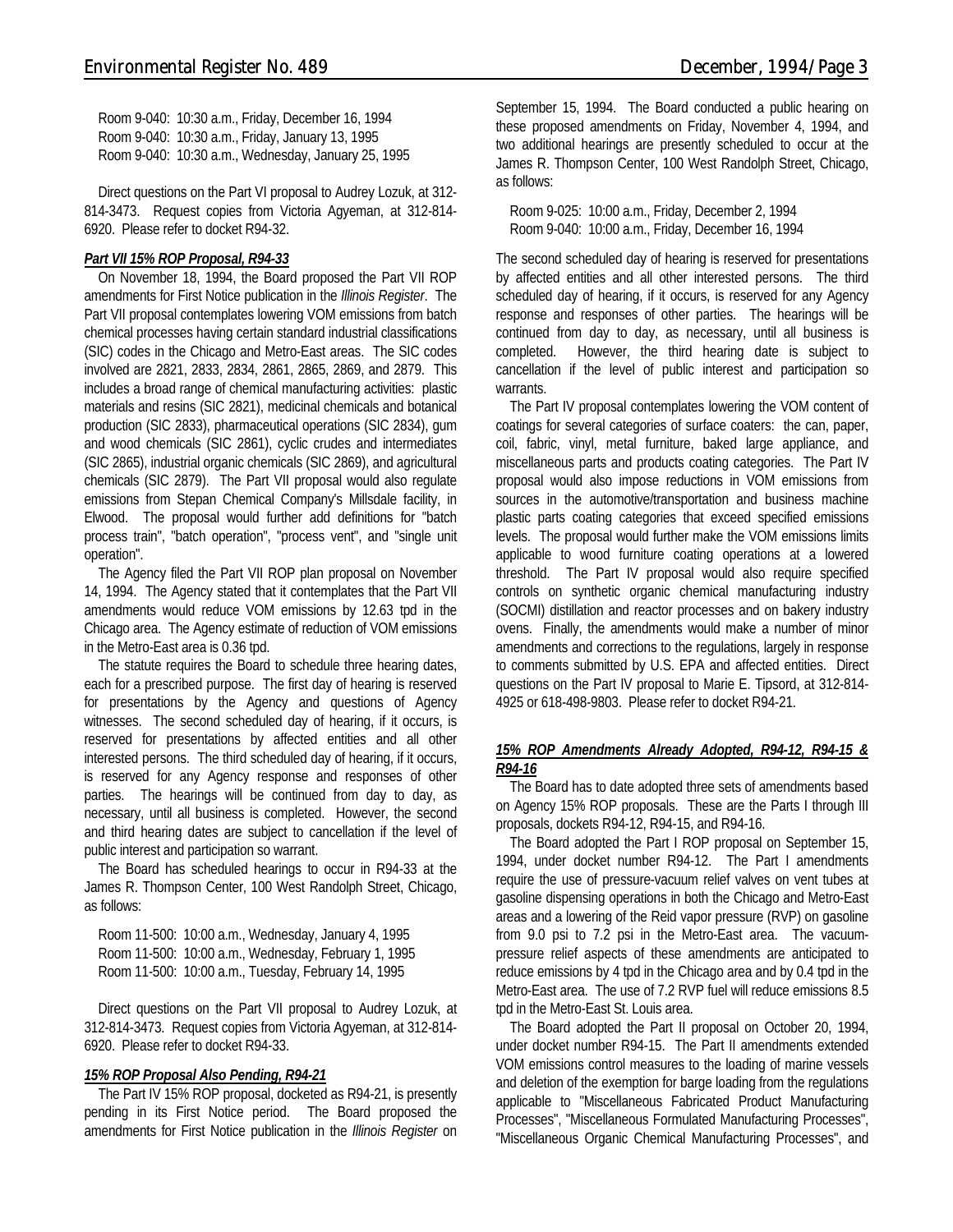"Other Emissions Units" source categories. The record indicated that the Part II proposal would reduce the VOM emissions by 1.3 tpd in the Chicago area and by 11.82 tpd in the Metro-East area.

The Board adopted the Part III ROP proposal on October 20, 1994, under docket number R94-16. The Part III amendments made the standards of Parts 218 and 219, Subpart B, "Organic Emissions from Storage and Loading Operations", and Subpart V, "Total Resource Effectiveness" (TRE), more stringent. The Part III plan rules added the federal Control Technology Guidelines (CTG) and Alternative Control Technology (ACT) recommended controls for volatile organic liquids (VOLs) and volatile petroleum liquids (VPLs). It was anticipated that the TRE amendments will reduce VOM emissions by 4.05 tpd in the metropolitan Chicago area by 1996 and by an additional 1.58 tpd by 1999. The VOL/VPL amendments are anticipated to reduce the VOM emissions by 2.18 tpd in the Chicago area. No reductions were expected in the Metro-East area.

Request copies of the adopted R94-12, R94-15, or R94-16 amendments from Victoria Agyeman, at 312-814-6920. Please refer to the appropriate docket number.

#### **UIC UPDATE AMENDMENTS ADOPTED, R94-5**

On November 3, 1994, the Board adopted identical-in-substance amendments to the Illinois underground injection control (UIC) regulations. The proposed amendments are intended to include amendments to the federal UIC regulations adopted by U.S. EPA during the period July 1 through December 31, 1993. During this period, U.S. EPA amended its rules to clarify the current requirements for wells authorized by rule, the financial responsibility obligations of parties to a well transfer, the criteria for demonstrating mechanical integrity through annulus pressure monitoring records, and the authority of the UIC program director to require information on any well. The Board also used this opportunity to propose a series of corrective amendments to the Illinois UIC rules. The first set of corrective amendments relates to references to federal regulations, and the second set relates to effective date references in the text and source notes.

The Board proposed the amendments for public comment on August 11, 1994 and accepted public comments on the proposed amendments for 45 days after the Notices of Proposed Amendments appeared in the *Illinois Register* on September 9, 1994. The identical-in-substance proceeding was not subject to Second Notice review by the Joint Committee on Administrative Rules before the Board was free to adopt amendments based on the proposal. The Board will delay filing the rules with the Secretary of State for at least 30 days after adoption, specifically to allow U.S. EPA an opportunity to comment on the amendments as adopted. Direct questions to Michael J. McCambridge, at 312-814-6924. Please refer to docket R94-5.

#### **SITE-SPECIFIC WATER QUALITY FLUORIDE RULE FOR GENERAL MOTORS PROPOSED FOR SECOND NOTICE, R93- 13**

The Board proposed a site-specific fluoride rule for Second Notice review by the Joint Committee on Administrative Rules

(JCAR) on November 3, 1994. The proposed amendments would affect the fluoride water quality standard that applies to an unnamed tributary to the Vermilion River and a segment of the Vermilion River for 0.9 stream miles downstream of the confluence to the Indiana state line. They would increase the water quality standard from 5 milligrams per liter (mg/l) to 10 mg/l. The amended water quality standards would specifically increase the fluoride limitation as caused by the wastewater discharges of General Motors Corporation into the receiving stream.

The proposed amendments to Section 302.322 of the water pollution control regulations are based on a proposal filed June 23, 1993 by the General Motors Corporation. The Board conducted a public hearing on the proposal on April 26, 1994. The Board proposed the site-specific amendments for First Notice publication in the *Illinois Register* on September 1, 1994.

JCAR acknowledged receipt of the Second Notice package on November 15, 1994, and the Second Notice period will end on December 29, 1994. The Board will be free to adopt amendments based on the proposal after the Second Notice period expires or when it receives a Notice of No Objection from JCAR, whichever comes first. Direct questions to Diane F. O'Neill, at 312-814-6062. Please refer to docket R93-13.

# *FOR YOUR INFORMATION*

### **AGENCY TO HOLD WORKSHOP FOR VEHICLE SCRAPPING RULES**

The Illinois Environmental Protection Agency (Agency) will conduct a public workshop to discuss rules relating to a vehicle scrapping program. The intent is to conduct vehicle scrapping operations to help reduce the emission of ozone precursors and help achieve the mandates of the federal Clean Air Act Amendments of 1990. The Agency intends to initially implement the program in the Chicago metropolitan area, with the possibility of future expansion into the metropolitan East St. Louis area. Both areas do not presently comply with the federal emissions requirements.

The Agency stated that the prospective voluntary program would provide greater flexibility in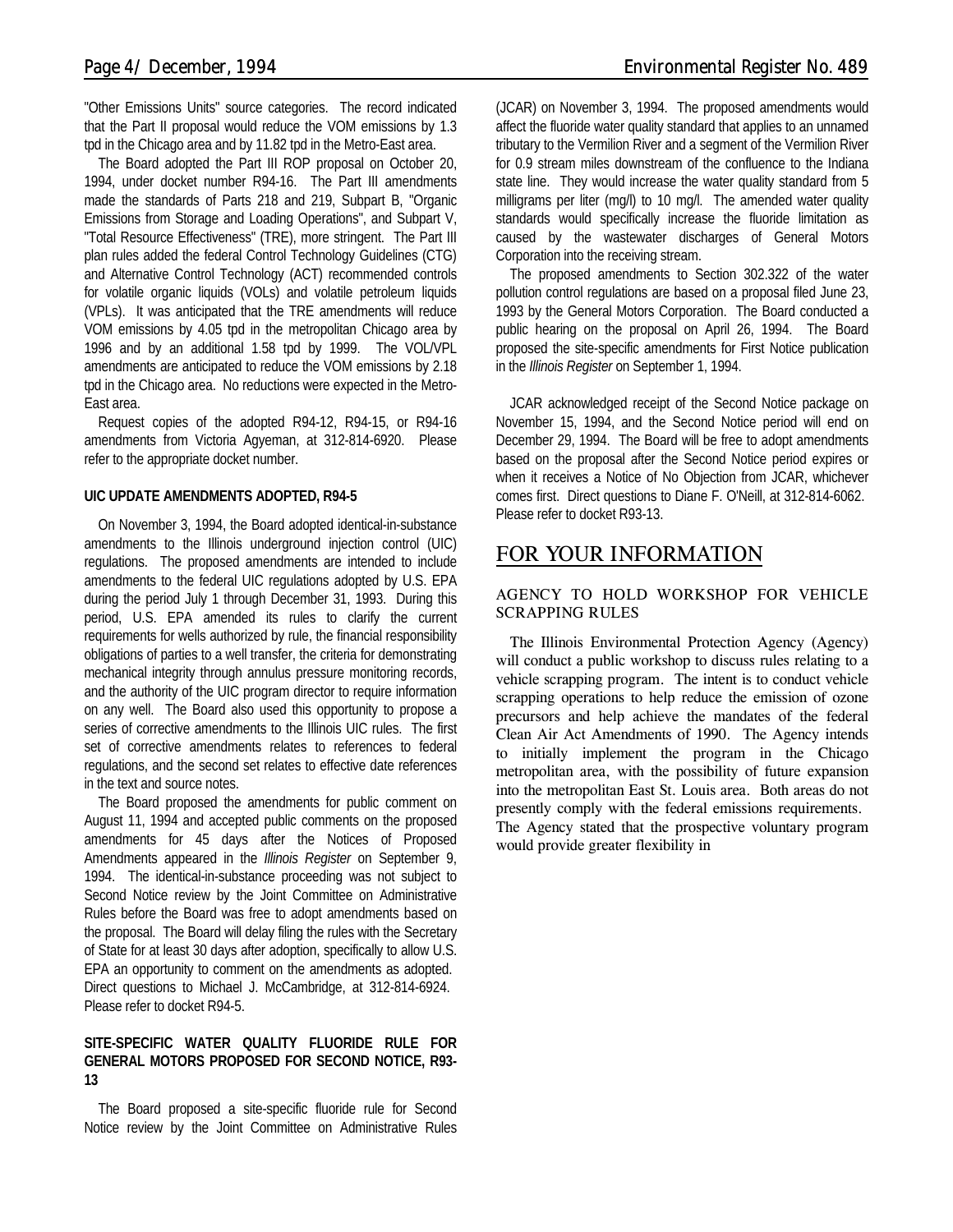achieving the federal standards. The Agency intends a market-based program.

The workshop is scheduled for 9:30 a.m. to 12:30 p.m., Friday, December 16, 1994, in the 5th floor auditorium of the State of Illinois Building, 160 North LaSalle Street, Chicago. Direct questions to Gale Newton, of the Agency, at 217-785-5735.

#### **BOARD MEMBER GIRARD TO SERVE ON MU-SEUM ADVISORY COMMITTEE**

In November 1994, Dr. G. Tanner Girard agreed to serve on a Citizens Advisory Committee to build the Mississippi River Museum and Learning Center. The museum, to be located at the Melvin Price Locks and Dam, in Alton, will be a showcase of the history, culture, navigation, transportation, recreation, ecology, and economy of the Mississippi River. The facility has the potential to attract 500,000 visitors per year. Construction of the facility will be federally funded.

The Citizens Advisory Committee will advise the U.S. Army Corps of Engineers on all facets of design, construction, and operation of the facility. Representative Jerry Costello will be Honorary Chairman of the Committee.

#### *S.B. 1724 continued from page 1*

*Extension of time for filing a permit appeal to the Board:* Sections 40(a)(1) and (c) and 40.2(a) would provide a mechanism for extending the deadline for filing a permit appeal to the Board from 35 days to 90 days by timely submission of a written notice to the Board.

*Community service as a penalty for open dumping of construction debris:* Section 44(a) would allow a court to impose from 50 to 300 hours of community service on a person convicted of open dumping of construction debris.

*Environmental audit privilege:* New Section 52.2 would create a privilege to encourage voluntary internal environmental audits. The report generated through such an audit is inadmissible and an "officer or employee" involved in the audit may not be examined with regard to the audit in any legal action, except under limited circumstances: the facility owner or operator must expressly waive the privilege or the court or Board may make certain determinations that would render it inapplicable. The court or Board may determine that the material is not subject to the privilege, that "the privilege is asserted for a fraudulent purpose", or that the material shows evidence of noncompliance and the owner or operator did not "undertake appropriate corrective action or eliminate any reported violation within a reasonable time." The owner or operator would bear the burden of demonstrating the applicability of the privilege. Within 30 days of a State's Attorney or Attorney General demand for disclosure of the material, the owner or operator must submit a written request for a *in camera* hearing on the applicability of the privilege. A failure to file a request for hearing would constitute a waiver of the privilege. An order to compel disclosure could relate "to only those portions of an environmental audit report that are relevant to the issues in dispute". Certain information would not be subject to the privilege: material required to be reported or made available to a regulatory agency, material obtained by any regulatory agency, material obtained from "a source independent of the environmental audit". The new privilege would expressly not affect the scope or nature of any other legal privilege.

*Qualification of ban on tires in landfills:* Amended Section 55(b) would delay the July 1, 1994 effective date of the ban on landfill disposal of used and waste tires, and on mixing used and waste tires with municipal waste, until December 31, 1994. New Section 55(b-1) would impose a qualified ban on landfill disposal of used and waste tires effective January 1, 1994, unless certain conditions are met. The landfill may accept used and waste tires for disposal if it has an Agency-permitted program for treating the tires and the tires are employed on-site for such uses as lining roadways, as alternative daily cover, or in a leachate collection system. The landfill may also accept used and waste tires for disposal 30 days after notification of their availability to the Illinois Industrial Materials Exchange Service (IIMES) and there has been no specific request for the tires. The landfill may further accept used and waste tires for disposal, as authorized by the Agency, if the tires' "physical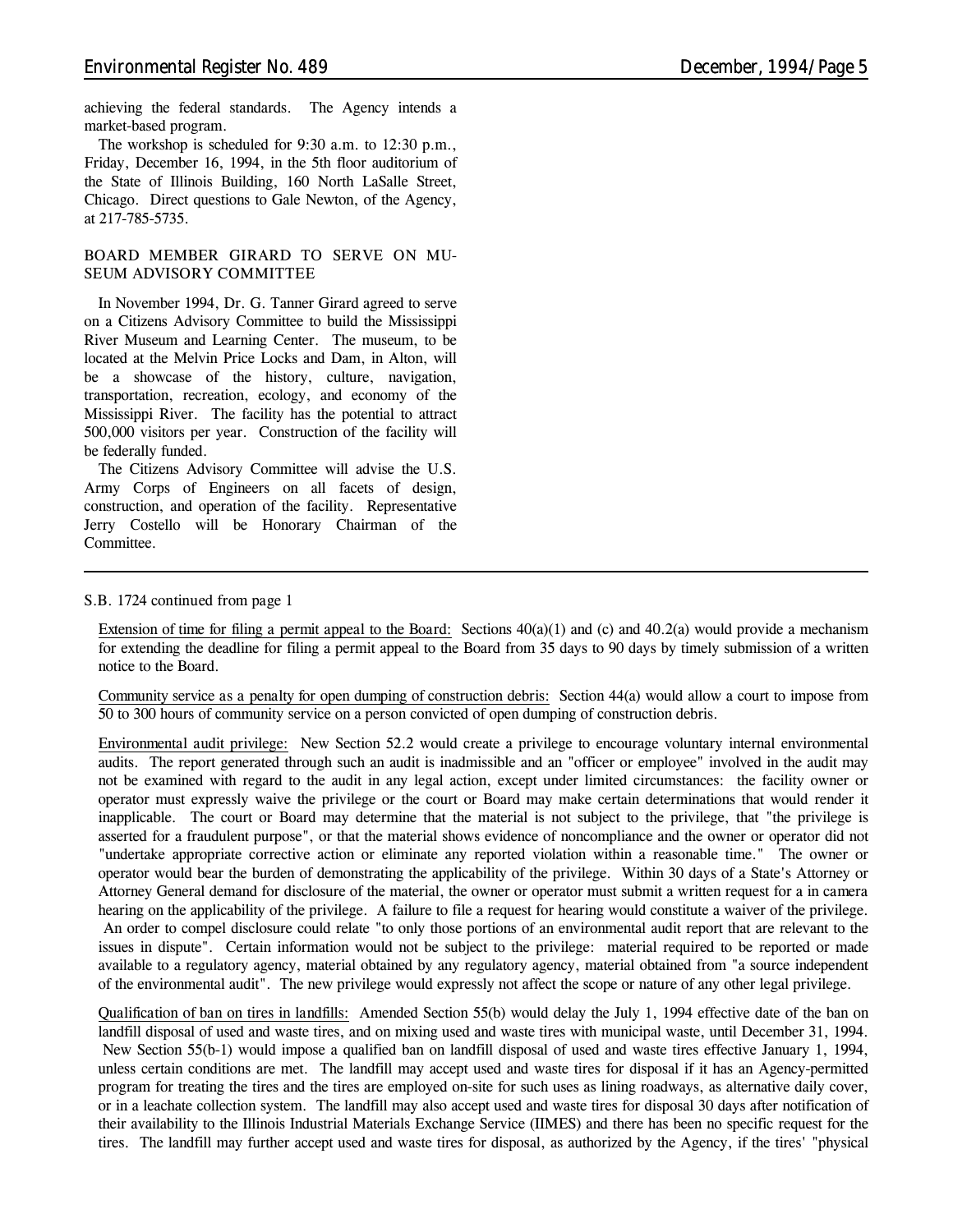condition . . . makes shredding, slitting, chopping, reuse, reprocessing, or other alternative use . . . impractical or infeasible". This new provision would impose an affirmative obligation on landfills and used and waste tire management facilities to notify IIMES of the availability of and demand for used and waste tires, and to consult with IIMES on "the status of marketing of waste tires to facilities for reuse".

# *FINAL ACTIONS - November 3, 1994 BOARD MEETING*

- 86-2 Petition of the City of LaSalle for Exception to the Combined Sewer Overflow Regulations - The Board granted this LaSalle County petitioner an extension of a temporary exception from the prohibition against discharge of combined sewer overflows until December 1, 1995, subject to conditions. The Board retained jurisdiction.
- 94-198 Caterpillar, Inc. v. IEPA and International Union, United Automobile, Aerospace and Agricultural Implement Workers of America and Local 974, as Intervenors - The Board construed the Peoria County petitioner's motion to dismiss as a motion to withdraw its petition for a variance from certain of the land pollution control regulations and granted the motion, closing the docket.
- 94-226 Boutin Cleaners v. IEPA The Board granted the Lake County petitioner's motion to withdraw this underground storage tank reimbursement determination, closing this docket.
- 94-248 People of the State of Illinois v. Comerica Bank - The Board accepted a stipulation and settlement agreement in this air enforcement action against a Cook County facility, ordered the respondent to pay a civil penalty of \$15,000.00, and ordered it to cease and desist from further violation. Board Member J. Theodore Meyer concurred.
- 94-317 S&S Enterprises v. IEPA Upon receipt of an Agency recommendation, the Board granted this Lake County gasoline dispensing facility a 45-day provisional variance from the air pollution control regulation that requires the installation and operation of Stage II vapor recovery equipment by November 1, 1994.
- 94-318 Mobile Oil Corporation v. IEPA Upon receipt of an Agency recommendation, the Board granted the petitioner a 45-day provisional variance for two of its Cook County gasoline dispensing facilities from the

air pollution control regulation that requires the installation and operation of Stage II vapor recovery equipment.

- 94-319 Shell Oil Company v. IEPA Upon receipt of an Agency recommendation, the Board granted the petitioner a 45-day provisional variance for three of its Cook County gasoline dispensing facilities from the air pollution control regulation that requires the installation and operation of Stage II vapor recovery equipment.
- AC 91-32 County of Ogle v. Rochelle Disposal Service, Inc., and City of Rochelle, Illinois - Having previously found that the Ogle County respondent had violated the Act, the Board held that it now lacked the authority to assess hearing costs against the respondent and closed the docket. Board Member J. Theodore Meyer dissented.
- AC 92-64 County of Ogle v. Rochelle Disposal Service, Inc., and City of Rochelle, Illinois - Having previously found that the Ogle County respondent had violated the Act, the Board held that it now lacked the authority to assess hearing costs against the respondent and closed the docket. Board Member J. Theodore Meyer dissented.
- AC 94-68 County of Macon v. Ruben Murrell The Board denied a motion to waive the recycled paper filing requirement and found that the administrative citation against a Macon County facility was improperly filed; it therefore dismissed the citation and closed the docket.
- AC 94-78 IEPA v. Bill Isaacs The Board entered a default order, finding that the DeWitt County respondent had violated Section 21(p)(1) of the Act and ordering it to pay a civil penalty of \$500.00.
- AC 94-79 IEPA v. 4B Realty Developers The Board entered a default order, finding that the Cook County respondent had violated Section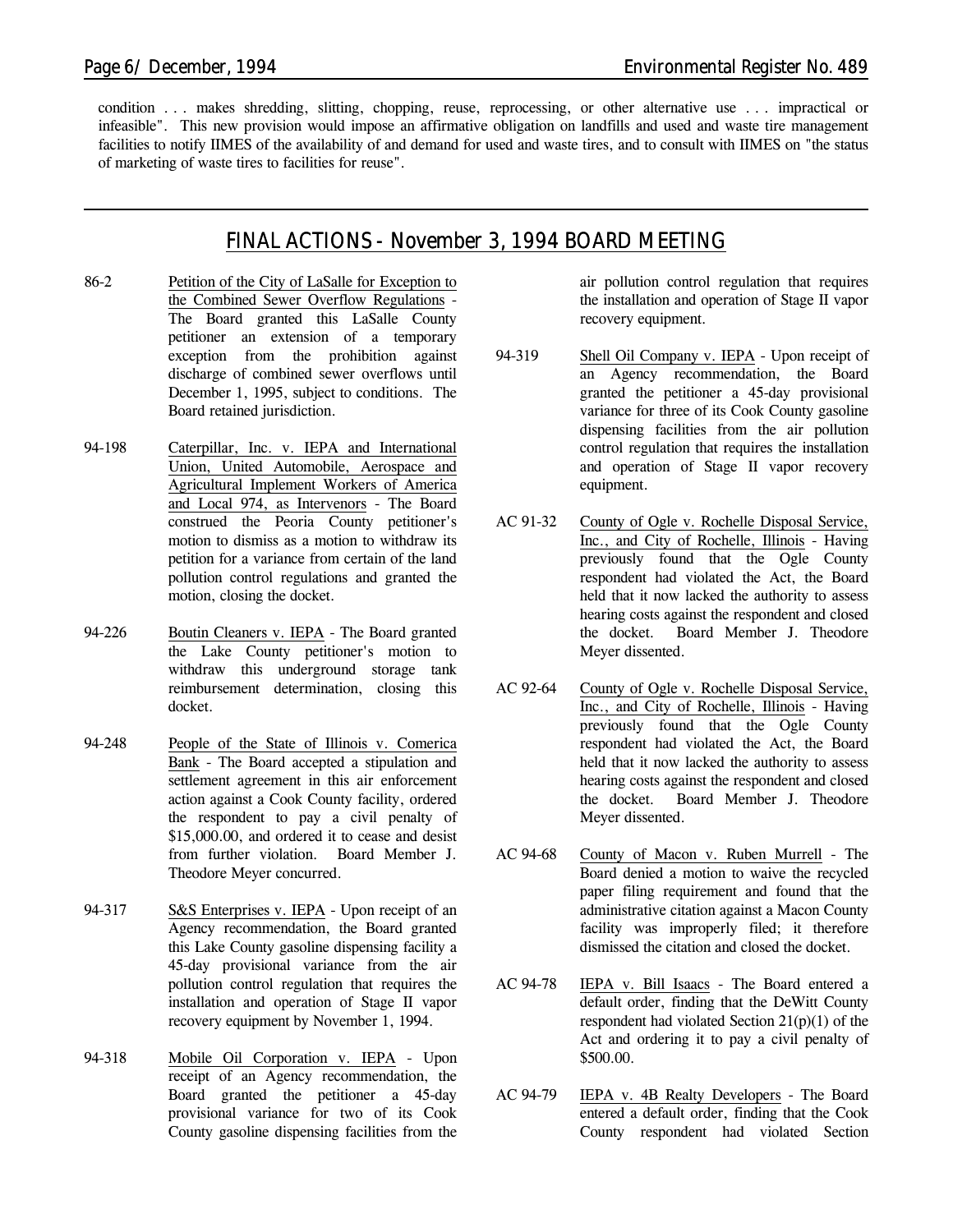$21(p)(1)$  of the Act and ordering it to pay a civil penalty of \$500.00.

- AC 94-80 IEPA v. Gallatin National Company The Board entered a default order, finding that the Fulton County respondent had violated Section  $21(0)(5)$  of the Act and ordering it to pay a civil penalty of \$500.00.
- AS 94-14 In the Matter of: Petition of the City of Wood River For Adjusted Standard From Treatment of Overflows and Bypass Regulations 35 Ill. Adm. Code 306.305(a) - The Board granted voluntary dismissal of this

petition for an adjusted standard from certain of the water pollution control regulations, since the petitioner had not complied with the notice publication requirements.

- R93-29 In the Matter of: Regulation of Landscape Waste Compost Facilities, 35 Ill. Adm. Code 830-832 - *See Rulemaking Update.*
- R94-5 In the Matter of: UIC Update, USEPA Regulations (June 1, 1993 through December 31, 1993) - *See Rulemaking Update.*
- R94-17 In the Matter of: RCRA Update, USEPA Regulations (January 1, 1994 through June 30, 1994) - *See Rulemaking Update.*

# *NEW CASES - November 3, 1994 BOARD MEETING*

- 94-222 Village of Hoffman Estates v. IEPA The Board accepted an amended petition for a variance for this Cook County facility from certain of the public water supplies public notice requirements and held this matter for an Agency recommendation.
- 94-240 International Union, United Automobile, Aerospace and Agricultural Implement Workers of America and UAW Local 974; and Citizens For a Better Environmental v. Caterpillar, Inc.; IEPA, Party-in-Interest - The Board determined that this citizen's RCRA enforcement action against a Tazewell County facility is not frivolous or duplicitous and accepted it for hearing. The Board on its own motion found the Agency a necessary party-in-interest.
- 94-305 Russ' Service & Towing/Rock Falls v. IEPA The Board accepted this underground storage tank reimbursement determination appeal involving a Whiteside County facility for hearing.
- 94-306 ESG Watts, Inc. (Taylor Ridge) v. IEPA The Board accepted this land permit appeal involving a Rock Island County facility or hearing and, on its own motion, consolidated it together with simultaneously-filed land permit appeals in PCB 94-307, PCB 94-308, and PCB 94-309.
- 94-307 ESG Watts, Inc. (Taylor Ridge) v. IEPA *See PCB 94-306.*
- 94-308 ESG Watts, Inc. (Taylor Ridge) v. IEPA *See PCB 94-306.*
- 94-309 ESG Watts, Inc. (Taylor Ridge) v. IEPA *See PCB 94-306.*
- 94-310 People of the State of Illinois v. Central Illinois Public Service Company - Upon receipt of a proposed stipulation and settlement agreement and an agreed motion to request relief from the hearing requirement in this air enforcement action against a Jasper County facility, the Board ordered publication of the required newspaper notice.
- 94-311 Boyd Brothers, Inc. v. Abandoned Mined Lands Reclamation Council - The Board held this citizen's water enforcement action against a Williamson County facility for a frivolous or duplicitous determination.
- 94-312 Spraylat Corporation v. IEPA The Board accepted this underground storage tank reimbursement determination appeal involving a Cook County facility for hearing.
- 94-313 Major & Sandhu Petroleum, Inc. v. IEPA The Board accepted this petition for a variance from the Stage II Gasoline Vapor recovery requirements of the air pollution control regulations for a Cook County facility for hearing.
- 94-314 Makhtiar Singh v. IEPA The Board accepted this petition for a variance from the Stage II Gasoline Vapor recovery requirements of the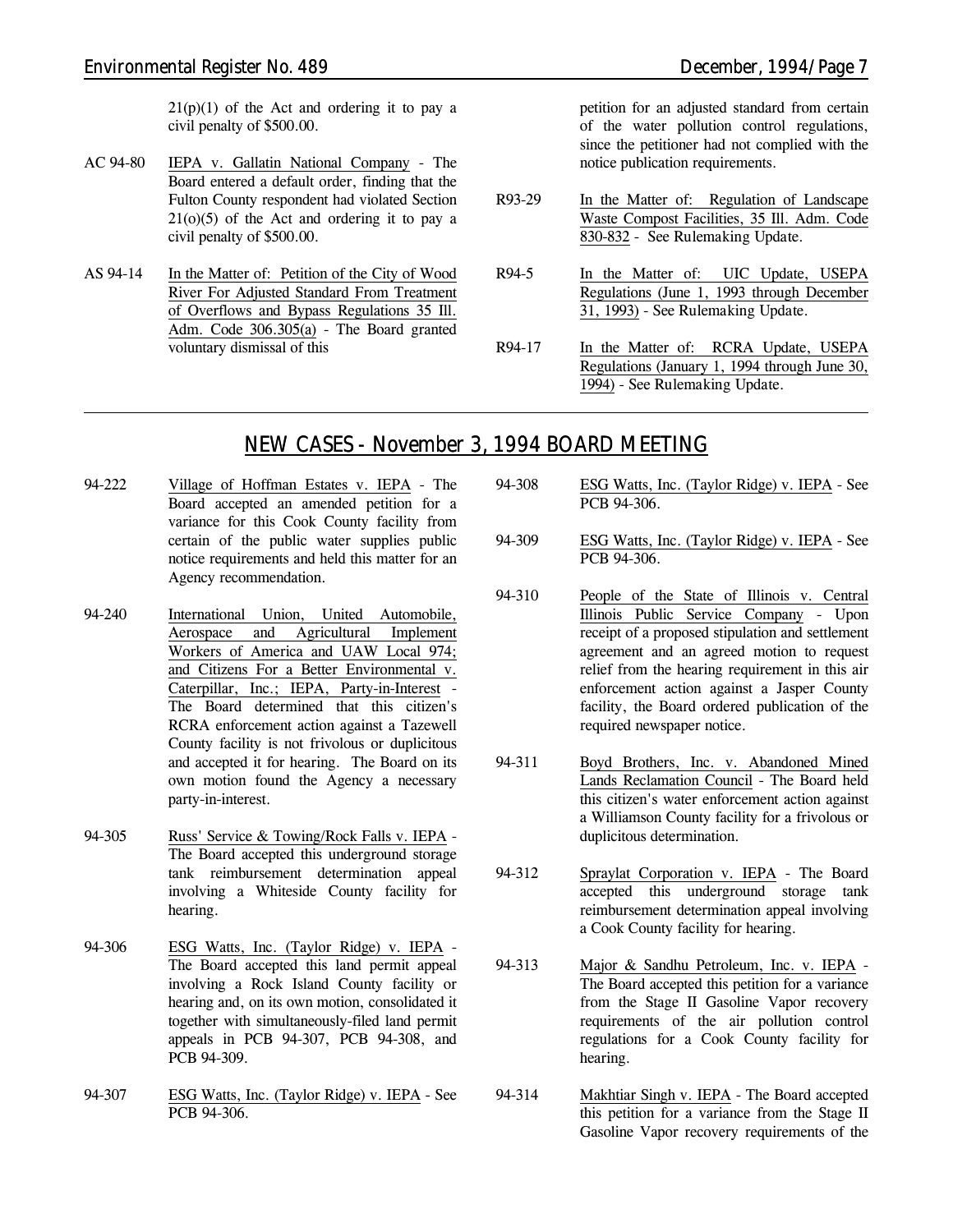air pollution control regulations for a Cook County facility for hearing.

- 94-315 People of the State of Illinois v. Modern Steel Treating Company - Upon receipt of a proposed stipulation and settlement agreement and an agreed motion to request relief from the hearing requirement in this air enforcement action against a Cook County facility, the Board ordered publication of the required newspaper notice.
- 94-316 USA Waste of Illinois, Inc. v. IEPA The Board accepted an amended petition and set this land permit appeal involving a Cook County facility for hearing.
- 94-317 S&S Enterprises v. IEPA *See Final Actions.*
- 94-318 Mobile Oil Corporation v. IEPA *See Final Actions.*
- 94-319 Shell Oil Company v. IEPA *See Final Actions.*
- 94-320 Dorothy B. Kindy, d/b/a Rex's Service Station, Inc. v. IEPA - The Board accepted this petition for  $\overline{a}$  variance from the Stage II Gasoline Vapor recovery requirements of the air pollution control regulations for a Cook County facility for hearing.
- AS 94-14 In the Matter of: Petition of the City of Wood River For Adjusted Standard From Treatment of Overflows and Bypass Regulations 35 Ill. Adm. Code 306.305(a) - *See Final Actions.*
- AS 94-15 In the Matter of: Petition of Lone Star Industries, Inc. For an Adjusted Standard From 35 Ill. Adm. Code 811.320(d) (Establishment of Groundwater Background Concentrations) - The Board accepted this petition for an adjusted standard for a LaSalle County facility from certain of the land pollution (landfill) regulations pertaining to establishing the concentration of contaminants in the groundwater at the facility, and, having received a filing which requested a hearing be held, the Board set this matter for hearing.
- AS 94-16 In the Matter of: Petition of the City of Wood River For Adjusted Standard From Treatment of Overflows and Bypass Regulations 35 Ill. Adm. Code 306.305(a) - The Board granted the petitioner's motion to incorporate the petition filed under AS 94-14 for an adjusted standard from certain of the water pollution control regulations for this Madison County facility, but did not set it for hearing pending receipt of a certificate of publication.
- R94-31 In the Matter of: 15% ROP Plan Control Measures for VOM Emissions - Part V: Control of Volatile Organic Compound Emissions From Lithographic Printing: Amendments to 35 Ill. Adm. Code Parts 211, 218, and 219 - *See Rulemaking Update.*
- R94-32 In the Matter of: 15% ROP Plan Control Measures for VOM Emissions - Part VI: Motor Vehicle Refinishing: Amendments to 35 Ill. Adm. Code Parts 211, 218, and 219 - *See Rulemaking Update.*

# *NEW CASES - November 18, 1994 SPECIAL BOARD MEETING*

R94-33 In the Matter of: 15% ROP Plan Control Measures For VOM Emissions - Part VII: Batch Operations: Amendments to 35 Ill.

Adm. Code Parts 211, 218, and 219 - *See Rulemaking Update.*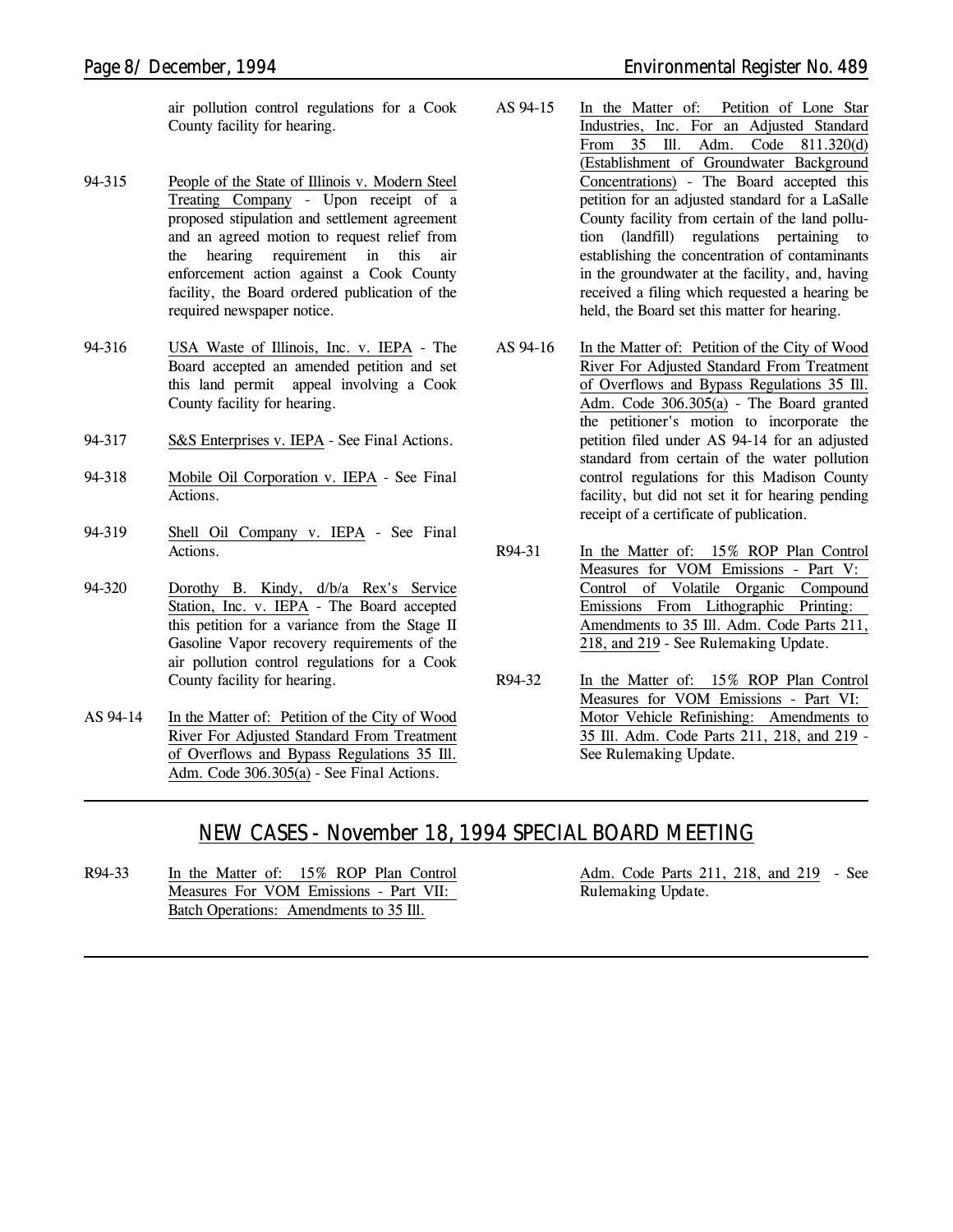# *CALENDAR OF HEARINGS*

All hearings held by the Board are open to the public. All Pollution Control Board Meetings (highlighted) are open to the public but public participation is generally not allowed. Times and locations are subject to cancellation and rescheduling without notice. Confirmation of hearing dates and times is available from the Clerk of the Board at 312-814-6931.

| December 1<br>10:30 a.m.    |                                | Pollution Control Board Meeting, James R. Thompson Center, 100 W. Randolph<br>St., Conference Room 9-040, Chicago                                                                                                                                                                        |
|-----------------------------|--------------------------------|------------------------------------------------------------------------------------------------------------------------------------------------------------------------------------------------------------------------------------------------------------------------------------------|
| December 2<br>10:30 a.m.    | PCB 94-236<br><b>UST-FRD</b>   | J.R. Meyers Company v. EPA - County Building, Conference Room C, 18 North<br>County Street, Waukegan.                                                                                                                                                                                    |
| December 2<br>10:00 a.m.    | R 94-21<br>R, Air              | In the Matter of: 15% ROP Plan Control Measures for VOM Emissions--Part IV:<br>Amendments to 35 Ill. Adm. Code 211, 218 & 219 - James R. Thompson Center,<br>Room 2-025, 100 West Randolph Street, Chicago.                                                                              |
| December 9<br>1:00 p.m.     | PCB 94-259<br>$L-V$            | Atkinson Landfill Company v. EPA - Henry County Courthouse, Second Floor, Small<br>Court Room, Courthouse Square, Cambridge.                                                                                                                                                             |
| December 14<br>10:30 a.m.   |                                | Pollution Control Board Meeting, James R. Thompson Center, 100 W. Randolph<br>St., Conference Room 2-025, Chicago                                                                                                                                                                        |
| December 15<br>10:00 a.m.   | PCB 94-302<br>$L-S-R$ , 3d $P$ | The Alter Group v. The Lake County Board and USA Waste Services, Inc.<br>(Countryside Landfill) - Lake County Courthouse, Assembly Room, 10th Floor, 18<br>North County Street, Waukegan.                                                                                                |
| December 15<br>10:30 a.m.   | R 94-31<br>R, Air              | In the Matter of: 15% ROP Plan Control Measures for VOM Emissions--Part V:<br>Control of Volatile Organic Compound Emissions from Lithographic Printing,<br>Amendments to 35 Ill. Adm. Code 211, 218 & 219 - James R. Thompson Center,<br>Room 9-040, 100 West Randolph Street, Chicago. |
| December 16<br>10:00 a.m.   | PCB 94-302<br>$L-S-R$ , 3d $P$ | The Alter Group v. The Lake County Board and USA Waste Services, Inc.<br>(Countryside Landfill) - Lake County Courthouse, Assembly Room, 10th Floor, 18<br>North County Steet, Waukegan.                                                                                                 |
| December 16<br>$10:00$ a.m. | R 94-21<br>R, Air              | In the Matter of: 15% ROP Plan Control Measures for VOM Emissions--Part IV:<br>Amendments to 35 Ill. Adm. Code 211, 218 & 219 - James R. Thompson Center,<br>Room 9-040, 100 West Randolph Street, Chicago.                                                                              |
| December 16<br>10:30 a.m.   | R 94-32<br>R, Air              | In the Matter of: 15% ROP Plan Control Measures for VOM Emissions--Part VI:<br>Motor Vehicle Refinishing, Amendments to 35 Ill. Adm. Code 211, 218 & 219 -<br>James R. Thompson Center, Room 9-040, 100 West Randolph Street, Chicago.                                                   |
| December 19<br>1:00 p.m.    | PCB 94-202<br><b>RCRA-E</b>    | People of the State of Illinois v. Summit Environmental Services, Inc. - City Hall<br>Building, 1529 3rd Street, Madison.                                                                                                                                                                |
| December 19<br>8:30 a.m.    | PCB 94-262<br>$L-S-R$ , 3d $P$ | Concerned Citizens of Williamson County, Rev. Paul Crain and Rose Rowell v. Bill<br>Kibler Development Corp., a/k/a Kibler Development Corp., and Williamson County<br>Board of Commissioners - Herrin City hall, Council Chambers, 300 North Park<br>Avenue, Herrin.                    |
| December 20<br>1:00 p.m.    | PCB 94-299<br>$A-V$            | P & S, Inc. v. EPA - Wood Dale City Hall, Council Chambers, 404 North Wood Dale<br>Road, Wood Dale.                                                                                                                                                                                      |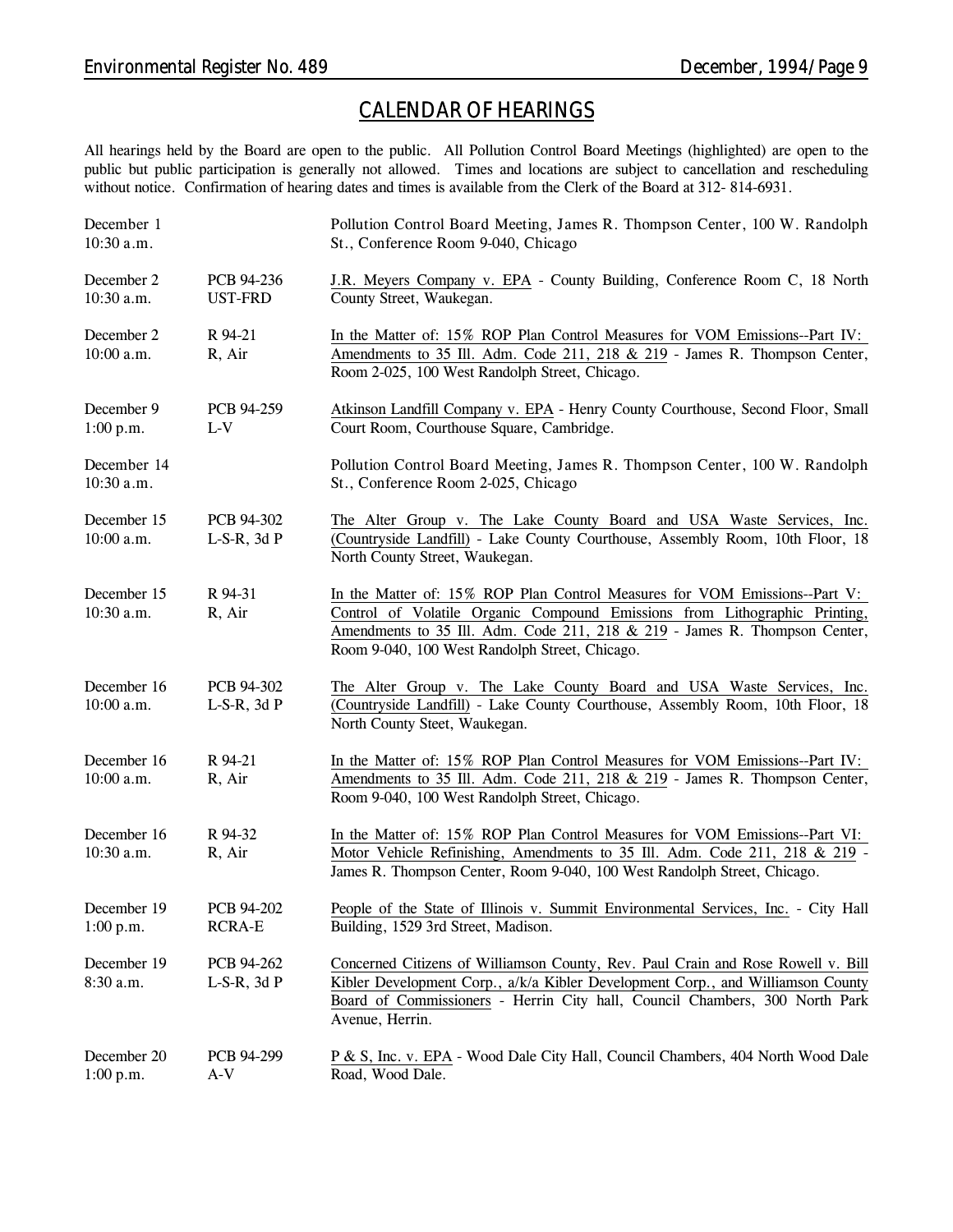| December 21              | PCB 93-179        | IBP, Inc. (Joslin Facility) v. EPA - County Building, Rock Island County Boardroom,                                                                                                                                                                                                      |  |
|--------------------------|-------------------|------------------------------------------------------------------------------------------------------------------------------------------------------------------------------------------------------------------------------------------------------------------------------------------|--|
| 10:00 a.m.               | P-A, NPDES        | 1504 Third Avenue, Rock Island.                                                                                                                                                                                                                                                          |  |
| December 21              | PCB 93-205        | Safety-Kleen Corporation (Dolton Recycle Center) v. EPA - James R. Thompson                                                                                                                                                                                                              |  |
| 9:30 a.m.                | P-A, RCRA         | Center, 100 West Randolph Street, Room 11-500, Chicago.                                                                                                                                                                                                                                  |  |
| December 21              | PCB 94-313        | Major & Sandhu Petroleum, Inc. v. EPA - James R. Thompson Center, Suite 11-630,                                                                                                                                                                                                          |  |
| 1:00 p.m.                | $A-V$             | 100 West Randolph Street, Chicago.                                                                                                                                                                                                                                                       |  |
| December 21              | PCB 94-314        | Mukhtiar Singh v. EPA - James R. Thompson Center, Suite 11-630, 100 West                                                                                                                                                                                                                 |  |
| 2:30 p.m.                | $A-V$             | Randolph Street, Chicago.                                                                                                                                                                                                                                                                |  |
| December 22              | PCB 93-179        | IBP, Inc. (Joslin Facility) v. EPA - County Building, Rock Island County Boardroom,                                                                                                                                                                                                      |  |
| 9:00 a.m.                | P-A, NPDES        | 1504 Third Avenue, Rock Island.                                                                                                                                                                                                                                                          |  |
| December 22              | PCB 94-320        | Dorothy B. Kindy, d/b/a Rex's Service Station, Inc. v. EPA - James R. Thompson                                                                                                                                                                                                           |  |
| 10:00 a.m.               | $A-V$             | Center, Suite 11-500, 100 West Randolph Street, Chicago.                                                                                                                                                                                                                                 |  |
| December 29              | PCB 94-215        | Stroh Oil Company v. OSFM - Pollution Control Board, Suite 402, 600 South Second                                                                                                                                                                                                         |  |
| $10:00$ a.m.             | <b>UST-FRD</b>    | Street, Springfield.                                                                                                                                                                                                                                                                     |  |
| December 30              | AC 94-76          | Sangamon County v. SLC of Springfield, Inc. - Pollution Control Board, Suite 402,                                                                                                                                                                                                        |  |
| 1:30 p.m.                | AC                | 600 South Second Street, Springfield.                                                                                                                                                                                                                                                    |  |
| January 4<br>10:00 a.m.  | R 94-33<br>R, Air | In the Matter of: 15% ROP Plan Control Measures for VOM Emissions--Part VII:<br>Control of Volatile Organic Compound Emissions from Batch Operations,<br>Amendments to 35 Ill. Adm. Code 211, 218 & 219 - James R. Thompson Center,<br>Room 11-500, 100 West Randolph Street, Chicago.   |  |
| January 9                | PCB 94-305        | Russ' Service & Towing/ Rock Falls v. EPA - Coliseum Building, Courtroom # 1,                                                                                                                                                                                                            |  |
| $1:15$ p.m.              | <b>UST-FRD</b>    | 212 3rd Avenue, Sterling.                                                                                                                                                                                                                                                                |  |
| January 9<br>10:30 a.m.  | R 94-31<br>R, Air | In the Matter of: 15% ROP Plan Control Measures for VOM Emissions--Part V:<br>Control of Volatile Organic Compound Emissions from Lithographic Printing,<br>Amendments to 35 Ill. Adm. Code 211, 218 & 219 - James R. Thompson Center,<br>Room 9-040, 100 West Randolph Street, Chicago. |  |
| January 12<br>10:30 a.m. |                   | Pollution Control Board Meeting, James R. Thompson Center, 100 W. Randolph<br>St., Conference Room 9-040, Chicago                                                                                                                                                                        |  |
| January 13<br>10:30 a.m. | R 94-32<br>R, Air | In the Matter of: 15% ROP Plan Control Measures for VOM Emissions--Part VI:<br>Motor Vehicle Refinishing, Amendments to 35 Ill. Adm. Code 211, 218 & 219 -<br>James R. Thompson Center, Room 9-040, 100 West Randolph Street, Chicago.                                                   |  |
| January 16               | PCB 94-229        | Village of Creve Coeur v. EPA - Creve Coeur Village Hall, 101 North Thorncrest                                                                                                                                                                                                           |  |
| 10:00 a.m.               | <b>WWSE</b>       | Avenue, Creve Coeur.                                                                                                                                                                                                                                                                     |  |
| January 18               | PCB 94-255        | Marion Pepsi Cola v. EPA - Centralia City Hall, Counsel Chambers, 622 South Poplar                                                                                                                                                                                                       |  |
| $9:00$ a.m.              | <b>UST-Appeal</b> | Street, Centralia.                                                                                                                                                                                                                                                                       |  |
| January 18               | PCB 94-282        | UNO-VEN Company v. EPA - Elmhurst City Hall, Council Chambers, Second Floor,                                                                                                                                                                                                             |  |
| 11:00 a.m.               | A-V               | 209 North York Street, Elmhurst.                                                                                                                                                                                                                                                         |  |
| January 18               | PCB 94-328        | W.R. Grace & Company - Connecticut v. EPA - James R. Thompson Center, Room                                                                                                                                                                                                               |  |
| 3:00 p.m.                | $A-V$             | 11-500, 100 West Randolph Street, Chicago.                                                                                                                                                                                                                                               |  |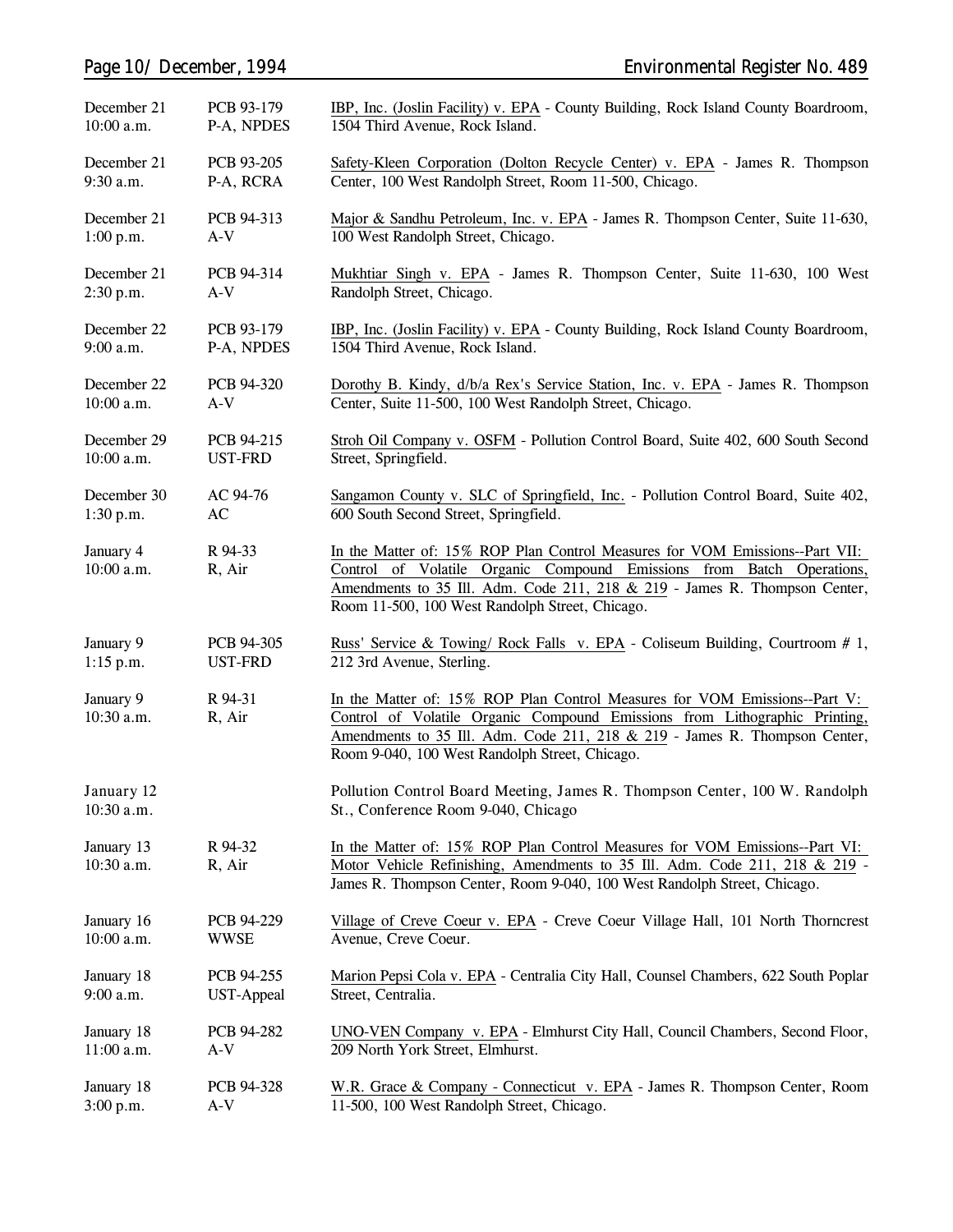# *Environmental Register No. 489 December, 1994/Page 11*

| January 19<br>10:00 a.m.  | $R$ 94-2(B)<br>R, Land             | In the Matter of: Petroleum Leaking Underground Storage Tanks, 35 Ill. Adm. Code<br>732 - County Board Chambers, 200 South Ninth Street, 2nd Floor, Springfield.                                                                                                                         |  |
|---------------------------|------------------------------------|------------------------------------------------------------------------------------------------------------------------------------------------------------------------------------------------------------------------------------------------------------------------------------------|--|
| January 20<br>10:00 a.m.  | $R$ 94-2(B)<br>R, Land             | In the Matter of: Petroleum Leaking Underground Storage Tanks, 35 Ill. Adm. Code<br>732 - County Board Chambers, 200 South Ninth Street, 2nd Floor, Springfield.                                                                                                                         |  |
| January 23<br>10:00 a.m.  | PCB 94-321<br>$A-V$                | Emro Marketing Company (Romeoville facility) v. EPA -Monee Village Hall, 5130<br>West Court Street, Monee.                                                                                                                                                                               |  |
| January 23<br>11:00 a.m.  | PCB 94-322<br>$A-V$                | Emro Marketing Company (Monee facility) v. EPA -Monee Village Hall, 5130 West<br>Court Street, Monee.                                                                                                                                                                                    |  |
| January 24<br>1:00 p.m.   | AC 94-71<br>$\mathbf{A}\mathbf{C}$ | EPA v. Atkinson Landfill Company (Atkinson/Henry County Landfill #2) - Henry<br>County Courthouse, Law Library, Third Floor, Courthouse Square, Cambridge.                                                                                                                               |  |
| January 24<br>10:30 a.m.  | R 94-31<br>R, Air                  | In the Matter of: 15% ROP Plan Control Measures for VOM Emissions--Part V:<br>Control of Volatile Organic Compound Emissions from Lithographic Printing,<br>Amendments to 35 Ill. Adm. Code 211, 218 & 219 - James R. Thompson Center,<br>Room 9-040, 100 West Randolph Street, Chicago. |  |
| January 25<br>10:00 a.m.  | AC 94-37<br>AC                     | County of Ogle v. City of Rochelle, owner/operator, and Rochelle Disposal Service,<br>Inc., operator under contract (Rochelle Municipal #2 Landfill) - Ogle County<br>Courthouse, Basement Conference Room #5, 110 South Fourth Street, Oregon.                                          |  |
| January 25<br>10:30 a.m.  | R 94-32<br>R, Air                  | In the Matter of: 15% ROP Plan Control Measures for VOM Emissions--Part VI:<br>Motor Vehicle Refinishing, Amendments to 35 Ill. Adm. Code 211, 218 & 219 -<br>James R. Thompson Center, Room 9-040, 100 West Randolph Street, Chicago.                                                   |  |
| February 1<br>10:00 a.m.  | R 94-33<br>R, Air                  | In the Matter of: 15% ROP Plan Control Measures for VOM Emissions--Part VII:<br>Control of Volatile Organic Compound Emissions from Batch Operations,<br>Amendments to 35 Ill. Adm. Code 211, 218 & 219 - James R. Thompson Center,<br>Room 11-500, 100 West Randolph Street, Chicago.   |  |
| February 14<br>10:00 a.m. | R 94-33<br>R, Air                  | In the Matter of: 15% ROP Plan Control Measures for VOM Emissions--Part VII:<br>Control of Volatile Organic Compound Emissions from Batch Operations,<br>Amendments to 35 Ill. Adm. Code 211, 218 & 219 - James R. Thompson Center,<br>Room 11-500, 100 West Randolph Street, Chicago.   |  |
| February 16<br>10:30 a.m. |                                    | Pollution Control Board Meeting, James R. Thompson Center, 100 W. Randolph<br>St., Conference Room 9-040, Chicago                                                                                                                                                                        |  |
| February 22<br>10:00 a.m. | $R$ 94-2(B)<br>R, Land             | In the Matter of: Petroleum Leaking Underground Storage Tanks, 35 Ill. Adm. Code<br>732 - James R. Thompson Center, Room 9-040, 100 West Randolph Street, Chicago.                                                                                                                       |  |
| February 23<br>10:00 a.m. | $R$ 94-2(B)<br>R, Land             | In the Matter of: Petroleum Leaking Underground Storage Tanks, 35 Ill. Adm. Code<br>732 - James R. Thompson Center, Room 9-040, 100 West Randolph Street, Chicago.                                                                                                                       |  |
| March 16<br>10:30 a.m.    |                                    | Pollution Control Board Meeting, James R. Thompson Center, 100 W. Randolph<br>St., Conference Room 9-040, Chicago                                                                                                                                                                        |  |
| April 20<br>$10:30$ a.m.  |                                    | Pollution Control Board Meeting, James R. Thompson Center, 100 W. Randolph<br>St., Conference Room 9-040, Chicago                                                                                                                                                                        |  |
| May 18<br>10:30 a.m.      |                                    | Pollution Control Board Meeting, James R. Thompson Center, 100 W. Randolph<br>St., Conference Room 9-040, Chicago                                                                                                                                                                        |  |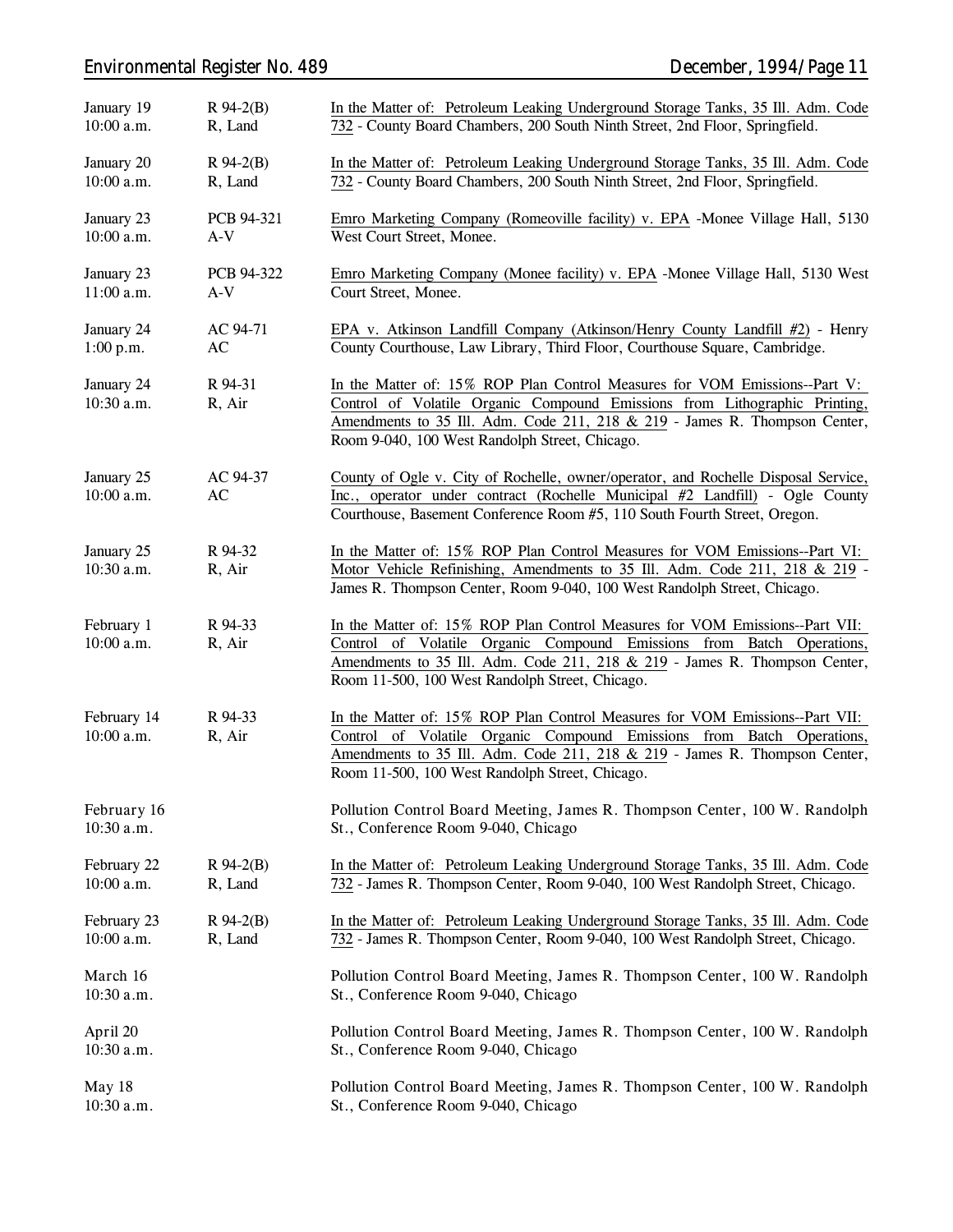| June 15      |            | Pollution Control Board Meeting, James R. Thompson Center, 100 W. Randolph |
|--------------|------------|----------------------------------------------------------------------------|
| $10:30$ a.m. |            | St., Conference Room 9-040, Chicago                                        |
| June $21$    | PCB 94-136 | Elmhurst-Chicago Stone Company v. EPA - DuPage County Board Office, Third  |

1:00 p.m. UST-FRD PCB 94-136 Elmhurst-Chicago Stone Company v. EPA - DuPage County Board Office, Third Floor, 421 North County Farm Road, Wheaton.

### **Calendar Codes**

| 3dP          | Third Party Action                                            | A-CAdministrative Citation                                                     |
|--------------|---------------------------------------------------------------|--------------------------------------------------------------------------------|
| $A-E$        | Air Enforcement                                               | A-SAdjusted Standard                                                           |
| $A-V$        | Air Variance                                                  | CSOCombined Sewer Overflow Exception                                           |
| <b>GW</b>    | Groundwater                                                   | HW DelistRCRA Hazardous Waste Delisting                                        |
| $L-E$        | Land Enforcement                                              | L-S-RLandfill Siting Review                                                    |
| $L-V$        | Land Variance                                                 | N-ENoise Enforcement                                                           |
| $N-V$        | Noise Variance                                                | P-APermit Appeal                                                               |
| <b>PWS-E</b> | <b>Public Water Supply Enforcement</b>                        | <b>PWS-VPublic Water Supply Variance</b>                                       |
| R            | <b>Regulatory Proceeding</b>                                  | RCRAResource Conservation and Recovery Act proceeding<br>(hazardous waste only |
| $S_{02}$     | S02 Alternative Standards (35 ILL. ADM.<br>CODE $302.211(f))$ | <b>SWH-ESpecial Waste Hauling Enforcement</b>                                  |
| SWH-V        | Special Waste Hauling Variance                                | <b>TThermal Demonstration Rule</b>                                             |
| T-C          | <b>Tax Certifications</b>                                     | <b>T-STrade Secrets</b>                                                        |
| UST-E        | Underground Storage Tank Enforcement                          | UST-FRDUnderground Storage Tank Fund Reimbursement<br>Determination            |
| $W-E$        | Water Enforcement                                             | W-VWater Variance                                                              |
| <b>WWS</b>   | Water-Well Setback Exception                                  |                                                                                |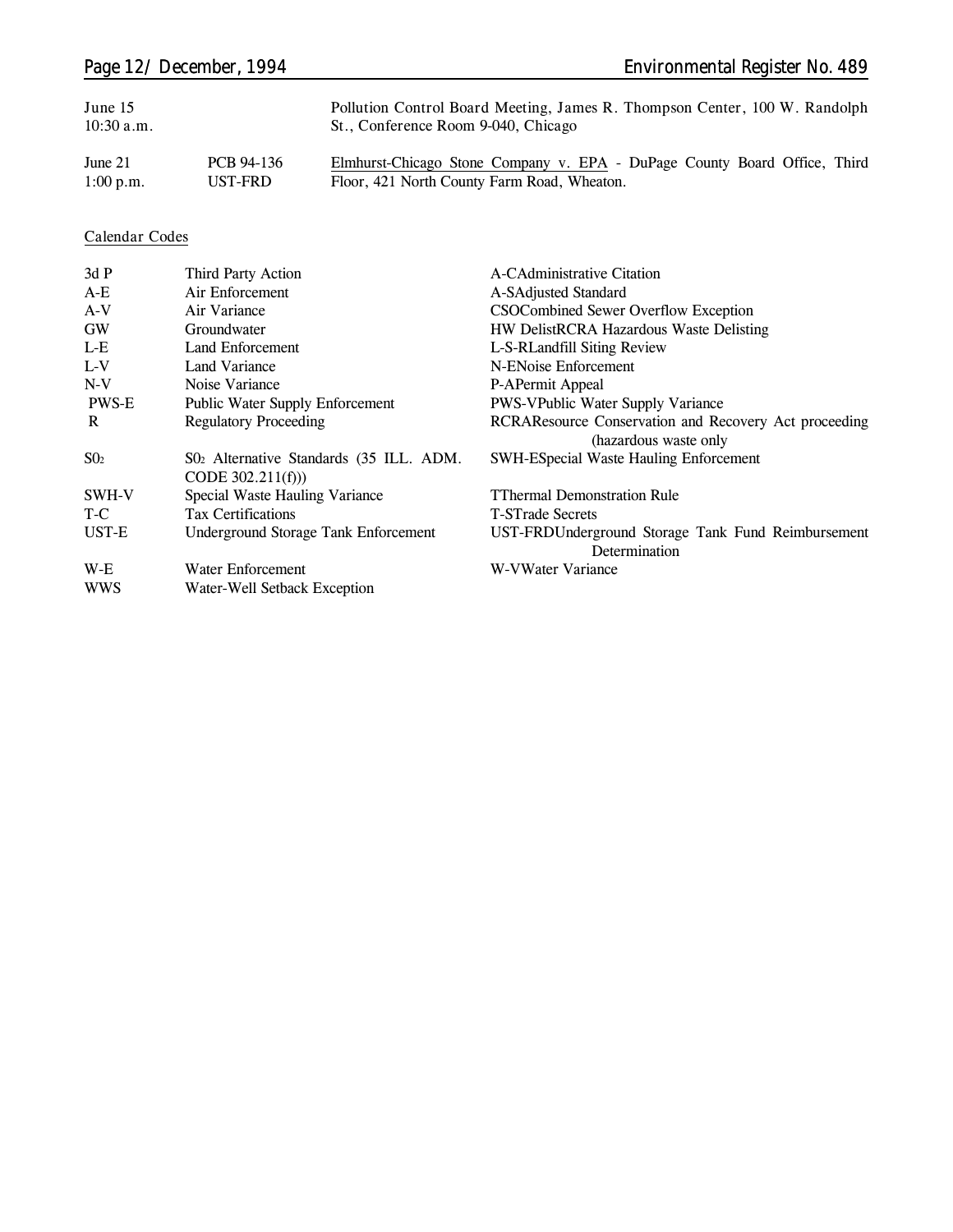#### **ENVIRONMENTAL INFORMATION SERVICES AVAILABLE FROM THE BOARD**

**The Board has the following information available:**

**POLLUTION CONTROL BOARD ELECTRONIC BULLETIN BOARD SYSTEM (BBS).** The Pollution Control Board operates an electronic BBS at 312-814-1590. The BBS is available 24 hours a day, 7 days a week, to anyone with access to a computer and a modem - there is no charge for access to the BBS. The best communications settings are 8 data bits (or data length 8), no parity (or parity  $=$  none) and 1 stop bit, i.e., 8-N-1. The best terminal emulation is ANSI-BBS or just ANSI. The BBS contains Board Agendas, Environmental Registers, Annual Reports, and various documents about the Board. You may download these documents to your computer. For additional information contact Don Brown at the Board Offices 312-814-3461.

**SUBSCRIPTION SERVICE OF BOARD OPINIONS AND ORDERS.** The subscription service comprises all the Opinions and Orders issued by the Pollution Control Board in a fiscal year (July 1 through June 30). The Board meets approximately twice monthly in order to issue Opinions and Orders. Usually no later than the end of each month, a volume is issued containing the Opinions and Orders of the Board from the preceding month.

**HARD COPIES OF BOARD OPINIONS AND ORDERS FOR FISCAL YEAR 1993** (July 1, 1992 through June 30, 1993) **ARE AVAILABLE FOR IMMEDIATE DELIVERY.** The cost is \$350.00 per set.

#### **SUBSCRIPTION SERVICE FOR BOARD OPINIONS AND ORDERS**

Enclosed is a check in the amount of \_\_\_\_\_\_\_\_\_\_ made payable to the Illinois Pollution Control Board for the subscription service to the Board's opinions and orders.

Name The Contract of the Contract of the Contract of the Contract of the Contract of the Contract of the Contract of the Contract of the Contract of the Contract of the Contract of the Contract of the Contract of the Contr

Address\_\_\_\_\_\_\_\_\_\_\_\_\_\_\_\_\_\_\_\_\_\_\_\_\_\_\_\_\_\_\_\_\_\_\_\_\_\_\_\_\_\_\_\_\_\_\_\_

City/State/Zip **Example 2** and the control of the control of the control of the control of the control of the control of the control of the control of the control of the control of the control of the control of the control

Hard Copy Cost per FY: \$350.00

Please send to: Joseph D'Alessandro Illinois Pollution Control Board 100 W. Randolph St., Ste. 11-500 Chicago, IL 60601